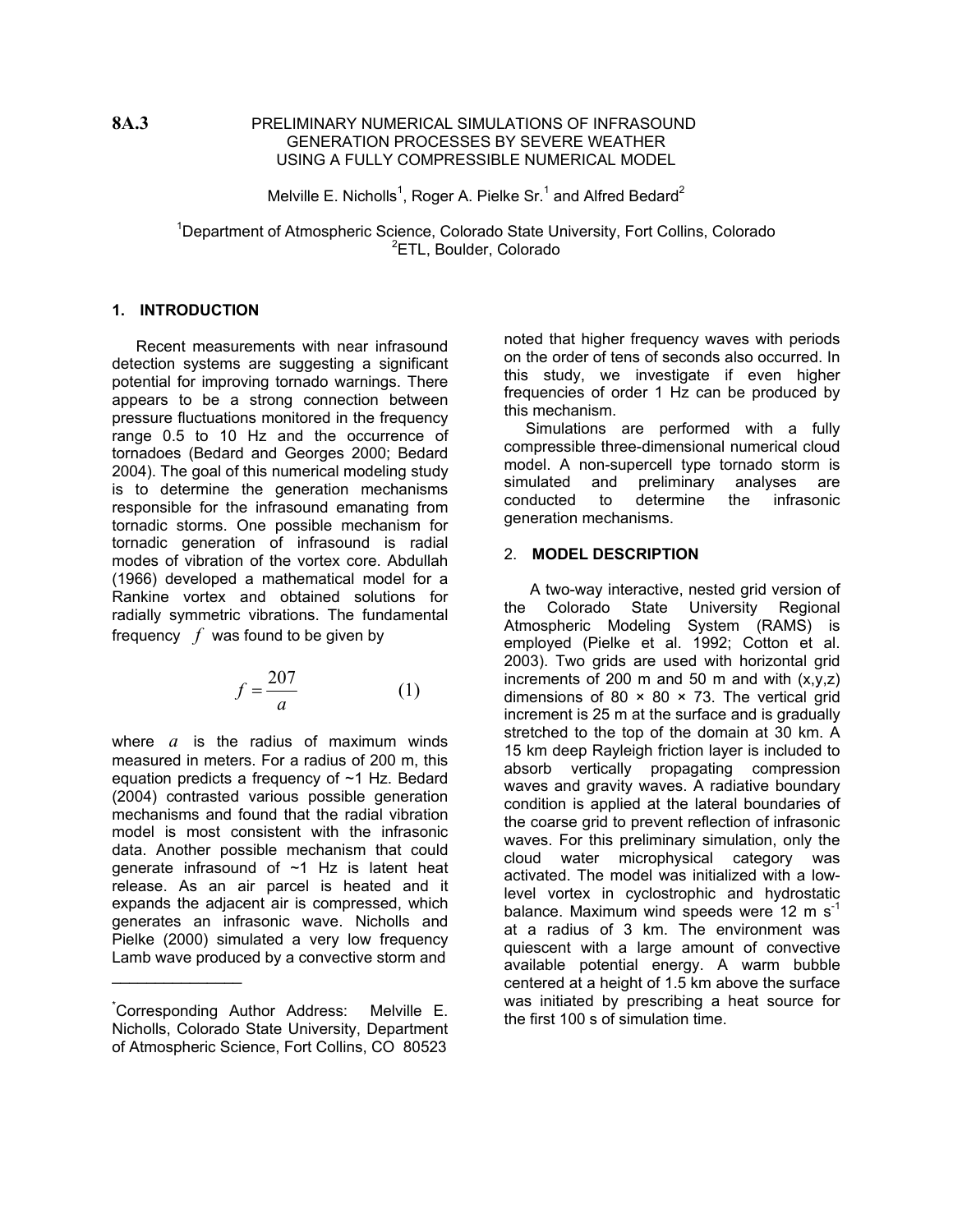

*Figure 1: x/z sections at 240 s (top) Cloud water mixing ratio. The contour interval is 0.001 kg/kg. (bottom) y-component of velocity. The contour interval is 5 m s-1.* 

# **3. RESULTS**

Figure 1a and b shows an x/z section off cloud water mixing ratio and y-component of

velocity, respectively at  $= 240$  s. A cloud is developing above the misoscale vortex that has maximum wind speeds of  $\sim$ 20 m s<sup>-1</sup>. Figure 2a and b shows the fields at  $t = 600$  s. A condensation funnel has formed and the vortex has strengthened to  $\sim$ 35 m s<sup>-1</sup>.

Figure 3 a, b, and c shows time series of the surface pressure perturbation at 1.5 km from the center of the storm. In Fig. 3a, two spikes are evident near the beginning of the simulation and just after 100 s. These are due to the lowlevel heat source that was applied for 100 s. This structure is consistent with results



*Figure 2: x/z sections at t = 600 s. As in Fig. 1.*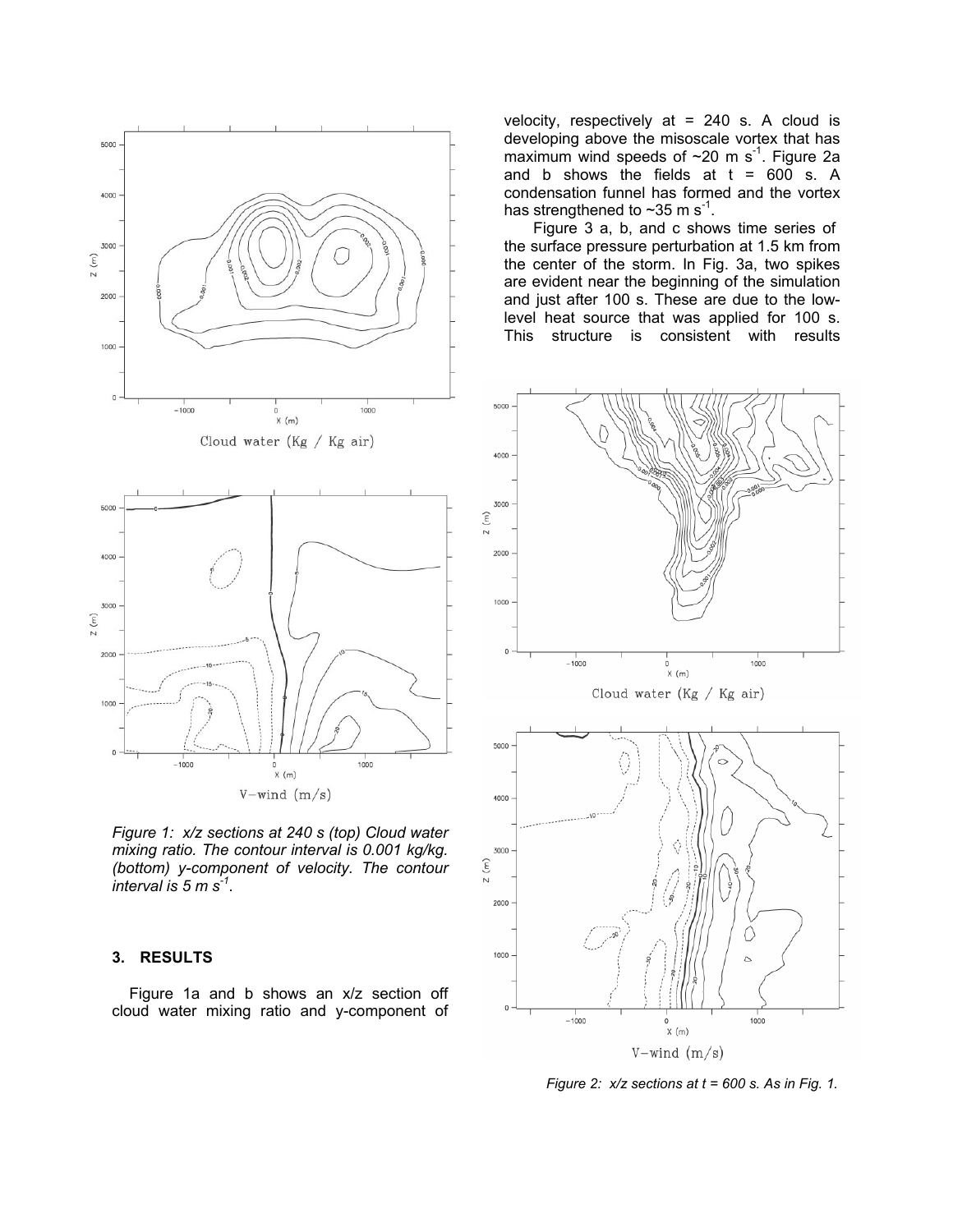

*Figure 3: Time series of the surface pressure perturbation at 1.5 km from the center of the storm for (a) t = 0-600, (b) t = 500-660 s, and (c) t = 600- 630 s.* 

obtained using a simple linear compressible model (Nicholls and Pielke 2000). Significant high frequency fluctuations occur after 400 s. Figure 3b shows more details of these high frequency fluctuations between  $t = 500-660$  s and Fig. 3c zooms in further on the interval  $t = 600-630$  s. The amplitude of the wave is about 2-3 Pa and the period about 1.5 s. Measurements suggest amplitudes of approximately 10 Pa at this distance from storms that generated strong tornadoes. Therefore, this modeling result from a weak tornadic storm seems reasonable.

Further analysis indicates that the waves pro pagate at the speed of sound. A simulation of a storm without the initial low-level vortex did generate infrasound, but with significantly lower frequency. A simulation was also conducted that was initialized with a strong vortex of  $\sim 60$  m s<sup>-1</sup>, but without microphysics activated and a warm bubble. The vortex was perturbed from cyclostrophic balance by increasing the tangential wind speed by 5%. This produced high frequency waves of  $~1$  Hz that may have been due to radial

vibrations of the vortex. However, this does not appear to have been the main mechanism responsible for the generation of infrasound in the tornadic storm simulation. An identical tornadic storm simulation conducted with the standard version of RAMS that allows mechanically generated acoustic waves, but not thermally generated, did not produce significant high frequency infrasound. This suggests that the main generation mechanism for the tornadic storm simulation was small-scale latent heating fluctuations. The occurrence of the high frequency infrasound coincided with the development of considerable small-scale turbulence that may have caused small-scale latent heating fluctuations. Simulations of tornadoes conducted by Lewellen et al. (1997), also showed the development of strong turbulence. There is also the possibility that vibrations of a vortex could modulate smallscale latent heating fluctuations.

#### **. CONCLUSIONS 4**

A simulation of a non-supercell tornado storm was conducted and infrasound was generated within the lower end of the frequency range that shows potential for detecting tornadoes. Analysis suggests that the main mechanism responsible for generating the infrasound in this simulation was small-scale latent heating fluctuations. However, high frequency infrasound was also obtained by perturbing a strong vortex, which may have been through the radial vibration mechanism. Since the tornadic storm simulation produced a weak tornado, had limited resolution, simplified microphysics, and used a quiescent environment, it is too early to say what the relative contribution of latent heating fluctuations is, compared to other mechanisms, such as radial modes of vibration. Nevertheless, these results suggest that at least for infrasound generated at the lower end of the monitored frequency range, latent heating fluctuations may make a significant contribution.

# **REFERENCES**

- Abdullah, 1966: The "musical" sound emitted by a tornado. *Mon. Wea. Rev.*, **94**, 213-220.
- Bedard, A.J. Jr., 2004: Low-frequency atmospheric acoustic energy associated with vortices produced by thunderstorms. *Mon. Wea. Rev*., accepted.
- Bedard, A.J. Jr., and T.M. Georges, 2000: Atmospheric infrasound. *Physics Today*, March, 32-37.